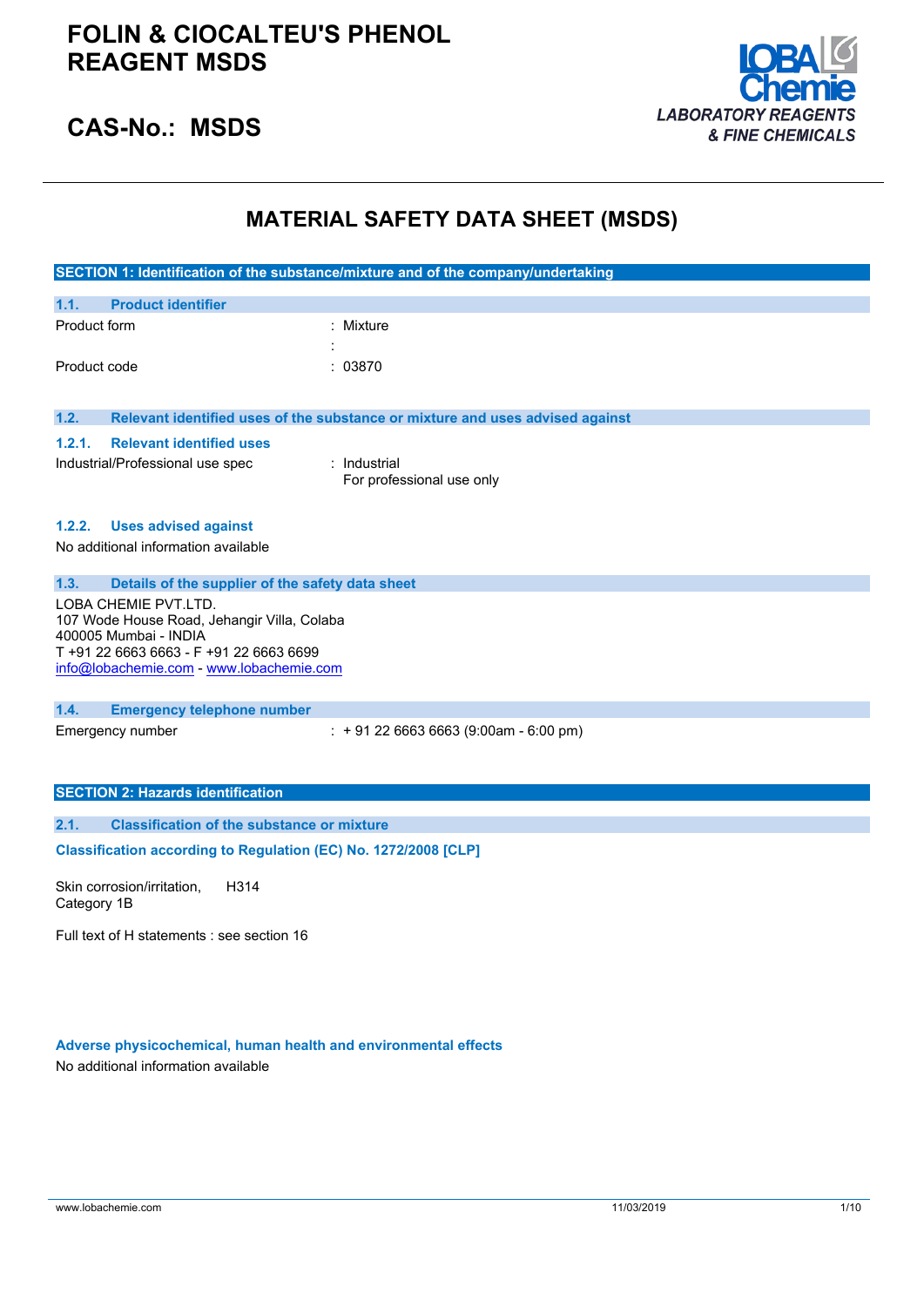Safety Data Sheet

| 2.2.<br><b>Label elements</b>                              |                                                                                                                                                                                                                                                                                                  |  |  |  |
|------------------------------------------------------------|--------------------------------------------------------------------------------------------------------------------------------------------------------------------------------------------------------------------------------------------------------------------------------------------------|--|--|--|
| Labelling according to Regulation (EC) No. 1272/2008 [CLP] |                                                                                                                                                                                                                                                                                                  |  |  |  |
| Hazard pictograms (CLP)                                    | GHS05                                                                                                                                                                                                                                                                                            |  |  |  |
| Signal word (CLP)                                          | : Danger                                                                                                                                                                                                                                                                                         |  |  |  |
| Hazard statements (CLP)                                    | : H314 - Causes severe skin burns and eve damage.                                                                                                                                                                                                                                                |  |  |  |
| Precautionary statements (CLP)                             | : P280 - Wear protective gloves, protective clothing, eye protection, face protection.<br>P305+P351+P338 - IF IN EYES: Rinse cautiously with water for several minutes.<br>Remove contact lenses, if present and easy to do. Continue rinsing.<br>P310 - Immediately call a POISON CENTER/doctor |  |  |  |

**2.3. Other hazards**

No additional information available

### **SECTION 3: Composition/information on ingredients**

### **3.1. Substances**

Not applicable

#### **3.2. Mixtures**

| <b>Name</b>                       | <b>Product identifier</b>                                                | $\frac{9}{6}$  | <b>Classification according</b><br>to Regulation (EC) No.<br>1272/2008 [CLP] |
|-----------------------------------|--------------------------------------------------------------------------|----------------|------------------------------------------------------------------------------|
| Water                             | (CAS-No.) 7732-18-5<br>(EC-No.) 231-791-2                                | 65             | Not classified                                                               |
| LITHIUM SULPHATE AR (monohydrate) | (CAS-No.) 10102-25-7                                                     | 15             | Acute Tox. 4 (Oral), H302                                                    |
| SODIUM TUNGSTATE (DIHYDRATE)      | (CAS-No.) 10213-10-2                                                     | 10             | Acute Tox. 4 (Oral), H302                                                    |
| Hydrochloric acid                 | (CAS-No.) 7647-01-0<br>(EC-No.) 231-595-7<br>(EC Index-No.) 017-002-01-X | 4              | Skin Corr. 1B, H314<br>STOT SE 3. H335                                       |
| Phosphoric acid                   | (CAS-No.) 7664-38-2<br>(EC-No.) 231-633-2<br>(EC Index-No.) 015-011-00-6 | 4              | Skin Corr. 1B, H314<br>Eye Dam. 1, H318                                      |
| SODIUM MOLYBDATE DIHYDRATE AR     | (CAS-No.) 10102-40-6                                                     | $\overline{2}$ | Not classified                                                               |

Full text of H-statements: see section 16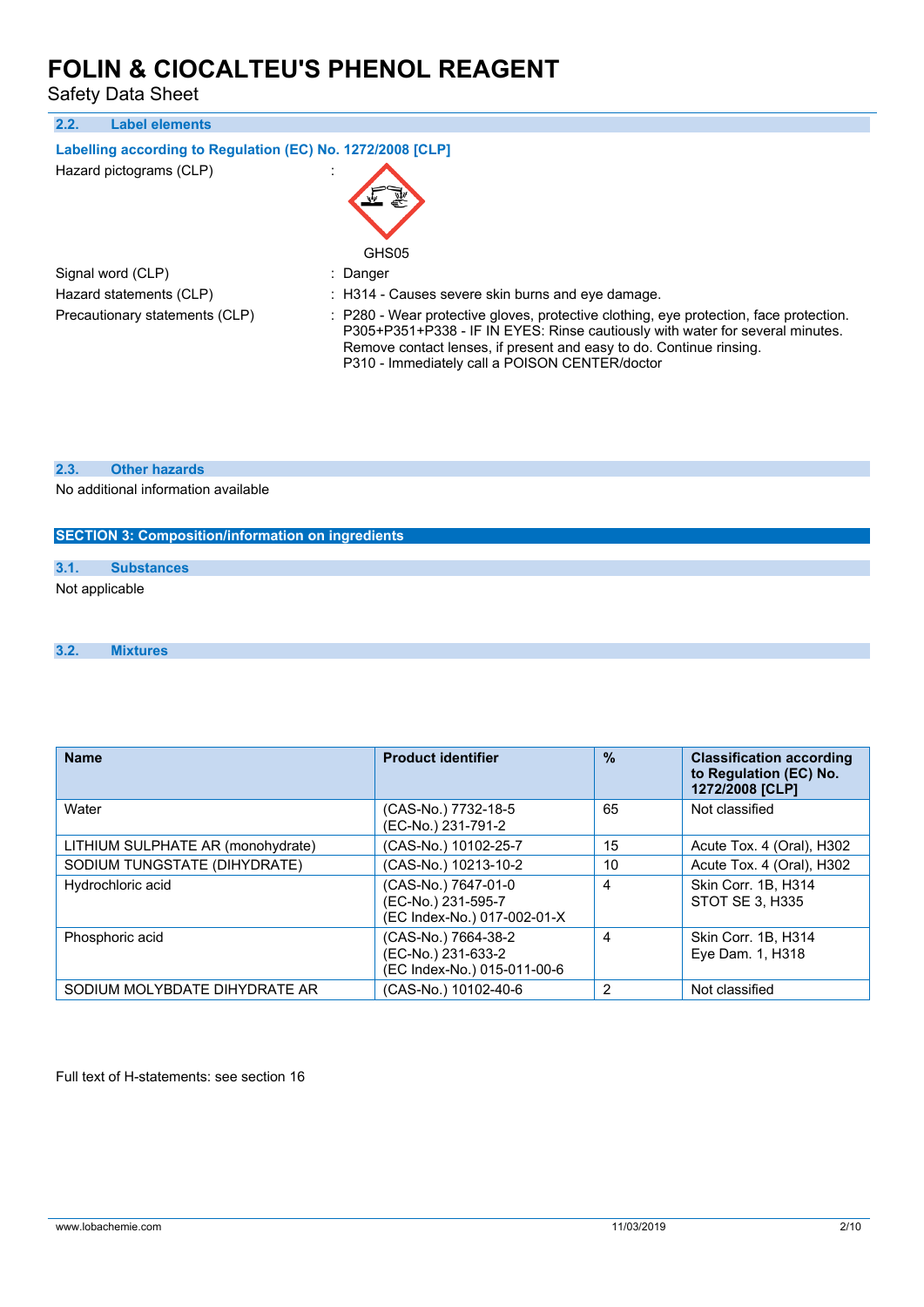Safety Data Sheet

**SECTION 4: First aid measures**

| 4.1.<br><b>Description of first aid measures</b>                            |                                                                                                                                                                                 |
|-----------------------------------------------------------------------------|---------------------------------------------------------------------------------------------------------------------------------------------------------------------------------|
| First-aid measures after inhalation                                         | : Remove person to fresh air and keep comfortable for breathing. Get medical<br>advice/attention.                                                                               |
| First-aid measures after skin contact                                       | : Take off immediately all contaminated clothing. Rinse skin with water/shower.<br>Immediately call a POISON CENTER/doctor.                                                     |
| First-aid measures after eye contact                                        | Rinse cautiously with water for several minutes. Remove contact lenses, if present<br>and easy to do. Continue rinsing. Immediately call a POISON CENTER/doctor.                |
| First-aid measures after ingestion                                          | : Rinse mouth. Call a physician immediately. Do NOT induce vomiting.                                                                                                            |
| 4.2.<br>Most important symptoms and effects, both acute and delayed         |                                                                                                                                                                                 |
| Symptoms/effects                                                            | : Causes severe skin burns and eye damage.                                                                                                                                      |
| 4.3.                                                                        | Indication of any immediate medical attention and special treatment needed                                                                                                      |
| No additional information available                                         |                                                                                                                                                                                 |
| <b>SECTION 5: Firefighting measures</b>                                     |                                                                                                                                                                                 |
|                                                                             |                                                                                                                                                                                 |
| 5.1.<br><b>Extinguishing media</b><br>Suitable extinguishing media          |                                                                                                                                                                                 |
|                                                                             | : Water spray. Foam. Dry powder. Carbon dioxide.                                                                                                                                |
| Unsuitable extinguishing media                                              | : Do not use a heavy water stream.                                                                                                                                              |
| 5.2.<br>Special hazards arising from the substance or mixture               |                                                                                                                                                                                 |
| No additional information available                                         |                                                                                                                                                                                 |
|                                                                             |                                                                                                                                                                                 |
| 5.3.<br><b>Advice for firefighters</b>                                      |                                                                                                                                                                                 |
| Protection during firefighting                                              | Do not enter fire area without proper protective equipment, including respiratory                                                                                               |
|                                                                             | protection.                                                                                                                                                                     |
| <b>SECTION 6: Accidental release measures</b>                               |                                                                                                                                                                                 |
|                                                                             |                                                                                                                                                                                 |
|                                                                             |                                                                                                                                                                                 |
| 6.1.                                                                        | Personal precautions, protective equipment and emergency procedures                                                                                                             |
|                                                                             |                                                                                                                                                                                 |
| 6.1.1.<br>For non-emergency personnel                                       |                                                                                                                                                                                 |
| <b>Emergency procedures</b>                                                 | : Evacuate unnecessary personnel.                                                                                                                                               |
| For emergency responders<br>6.1.2.                                          |                                                                                                                                                                                 |
| Protective equipment                                                        | : Use personal protective equipment as required.                                                                                                                                |
| <b>Emergency procedures</b>                                                 | : Ventilate area.                                                                                                                                                               |
|                                                                             |                                                                                                                                                                                 |
| 6.2.<br><b>Environmental precautions</b>                                    |                                                                                                                                                                                 |
| Avoid release to the environment.                                           |                                                                                                                                                                                 |
|                                                                             |                                                                                                                                                                                 |
| 6.3.<br>Methods and material for containment and cleaning up                |                                                                                                                                                                                 |
| Methods for cleaning up                                                     | : Collect spillage. On land, sweep or shovel into suitable containers. Soak up spills                                                                                           |
|                                                                             | with inert solids, such as clay or diatomaceous earth as soon as possible.                                                                                                      |
| <b>Reference to other sections</b><br>6.4.                                  |                                                                                                                                                                                 |
| No additional information available                                         |                                                                                                                                                                                 |
| <b>SECTION 7: Handling and storage</b>                                      |                                                                                                                                                                                 |
|                                                                             |                                                                                                                                                                                 |
| <b>Precautions for safe handling</b><br>7.1.                                |                                                                                                                                                                                 |
| Precautions for safe handling                                               | Do not breathe dust, fume, gas, spray, vapours, mist.                                                                                                                           |
| Hygiene measures                                                            | Do not eat, drink or smoke when using this product. Wash hands and other exposed<br>areas with mild soap and water before eating, drinking or smoking and when leaving<br>work. |
| 7.2.<br><b>Conditions for safe storage, including any incompatibilities</b> |                                                                                                                                                                                 |
| Technical measures                                                          | : Comply with applicable regulations.                                                                                                                                           |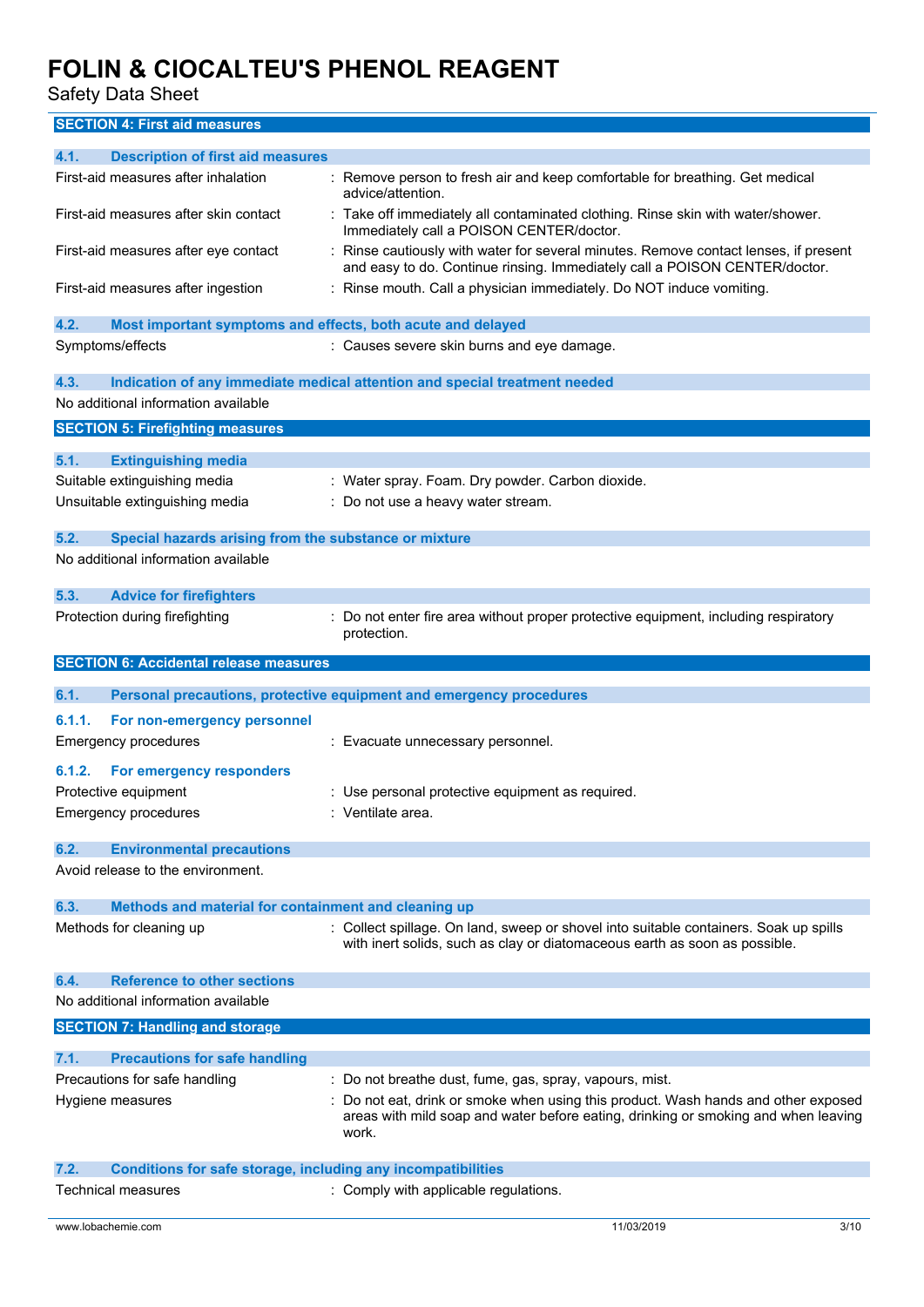Safety Data Sheet

Storage conditions : Keep container tightly closed. Store in a well-ventilated place. Keep cool.

### **7.3. Specific end use(s)**

### No additional information available

**SECTION 8: Exposure controls/personal protection**

#### **8.1. Control parameters**

No additional information available

| 8.2.<br><b>Exposure controls</b>                              |                                                                    |  |  |  |
|---------------------------------------------------------------|--------------------------------------------------------------------|--|--|--|
| Hand protection                                               | : Protective gloves                                                |  |  |  |
| Eye protection                                                | : Chemical goggles or face shield                                  |  |  |  |
| Skin and body protection                                      | : Wear suitable protective clothing                                |  |  |  |
| Respiratory protection                                        | : [In case of inadequate ventilation] wear respiratory protection. |  |  |  |
| <b>SECTION 9: Physical and chemical properties</b>            |                                                                    |  |  |  |
| 9.1.<br>Information on basic physical and chemical properties |                                                                    |  |  |  |
| Physical state                                                | : Liquid                                                           |  |  |  |
| Colour                                                        | : Clear Yellow.                                                    |  |  |  |
| Odour                                                         | : Pungent.                                                         |  |  |  |
| Odour threshold                                               | : No data available                                                |  |  |  |
| pH                                                            | : < $0.5$ at 20 °C                                                 |  |  |  |
| Relative evaporation rate (butylacetate=1)                    | : No data available                                                |  |  |  |
| Melting point                                                 | : No data available                                                |  |  |  |
| Freezing point                                                | : No data available                                                |  |  |  |
| Boiling point                                                 | : No data available                                                |  |  |  |
| Flash point                                                   | : No data available                                                |  |  |  |
| Critical temperature                                          | : $374.2$ °C                                                       |  |  |  |
| Auto-ignition temperature                                     | : No data available                                                |  |  |  |
| Decomposition temperature                                     | : No data available                                                |  |  |  |
| Flammability (solid, gas)                                     | : No data available                                                |  |  |  |
| Vapour pressure                                               | : 22.3 kPa at 20°C                                                 |  |  |  |
| Relative vapour density at 20 °C                              | : 3.4                                                              |  |  |  |
| Relative density                                              | : No data available                                                |  |  |  |
| Density                                                       | : $1.27$ g/cm <sup>3</sup>                                         |  |  |  |
| Solubility                                                    | : Water: Soluble in water                                          |  |  |  |
| Log Pow                                                       | : No data available                                                |  |  |  |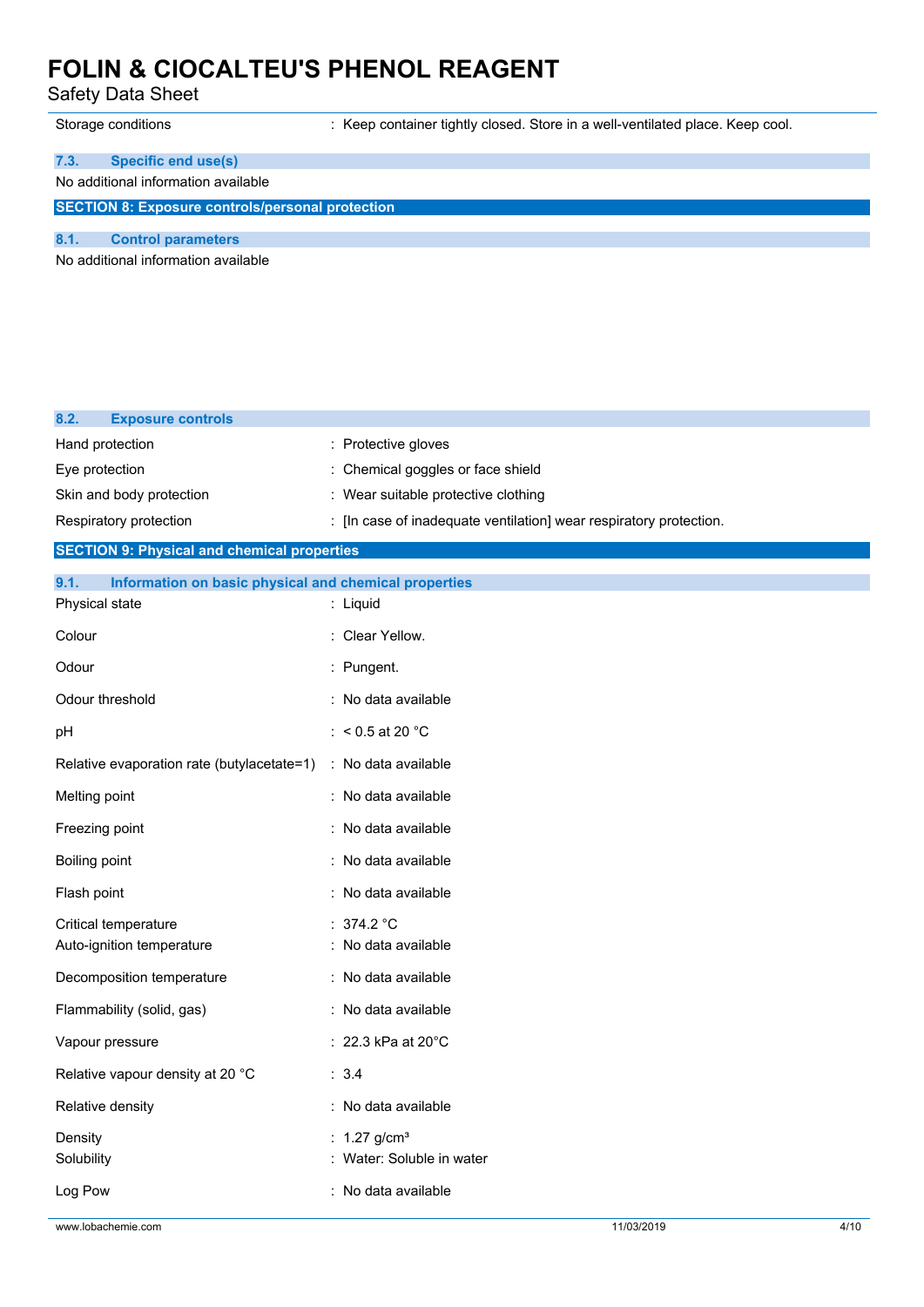### Safety Data Sheet

| Viscosity, kinematic    | : No data available |
|-------------------------|---------------------|
| Viscosity, dynamic      | : No data available |
| Explosive properties    | : No data available |
| Oxidising properties    | : No data available |
| <b>Explosive limits</b> | : No data available |

| <b>Other information</b><br>9.2.                     |                                                                |  |  |  |
|------------------------------------------------------|----------------------------------------------------------------|--|--|--|
| No additional information available                  |                                                                |  |  |  |
| <b>SECTION 10: Stability and reactivity</b>          |                                                                |  |  |  |
|                                                      |                                                                |  |  |  |
| 10.1.<br><b>Reactivity</b>                           |                                                                |  |  |  |
| Thermal decomposition generates : Corrosive vapours. |                                                                |  |  |  |
| 10.2.<br><b>Chemical stability</b>                   |                                                                |  |  |  |
| Stable under normal conditions.                      |                                                                |  |  |  |
|                                                      |                                                                |  |  |  |
| <b>Possibility of hazardous reactions</b><br>10.3.   |                                                                |  |  |  |
| No additional information available                  |                                                                |  |  |  |
| <b>Conditions to avoid</b><br>10.4.                  |                                                                |  |  |  |
| Direct sunlight. Extremely high or low temperatures. |                                                                |  |  |  |
|                                                      |                                                                |  |  |  |
| 10.5.<br><b>Incompatible materials</b>               |                                                                |  |  |  |
| No additional information available                  |                                                                |  |  |  |
|                                                      |                                                                |  |  |  |
| 10.6.<br><b>Hazardous decomposition products</b>     |                                                                |  |  |  |
| Thermal decomposition generates : Corrosive vapours. |                                                                |  |  |  |
|                                                      |                                                                |  |  |  |
|                                                      |                                                                |  |  |  |
| <b>SECTION 11: Toxicological information</b>         |                                                                |  |  |  |
| 11.1.<br>Information on toxicological effects        |                                                                |  |  |  |
| Acute toxicity                                       | : Not classified                                               |  |  |  |
|                                                      |                                                                |  |  |  |
|                                                      |                                                                |  |  |  |
| Skin corrosion/irritation                            |                                                                |  |  |  |
|                                                      | Causes severe skin burns and eye damage.<br>pH: < 0.5 at 20 °C |  |  |  |
| Serious eye damage/irritation                        | : Serious eye damage, category 1, implicit                     |  |  |  |
|                                                      | pH: < 0.5 at 20 °C                                             |  |  |  |
| Respiratory or skin sensitisation                    | : Not classified                                               |  |  |  |
| Germ cell mutagenicity                               | Not classified                                                 |  |  |  |
| Carcinogenicity                                      | Not classified                                                 |  |  |  |
|                                                      |                                                                |  |  |  |
|                                                      |                                                                |  |  |  |
| Reproductive toxicity                                | : Not classified                                               |  |  |  |
| STOT-single exposure                                 | : Not classified                                               |  |  |  |
| STOT-repeated exposure                               | : Not classified                                               |  |  |  |

Aspiration hazard : Not classified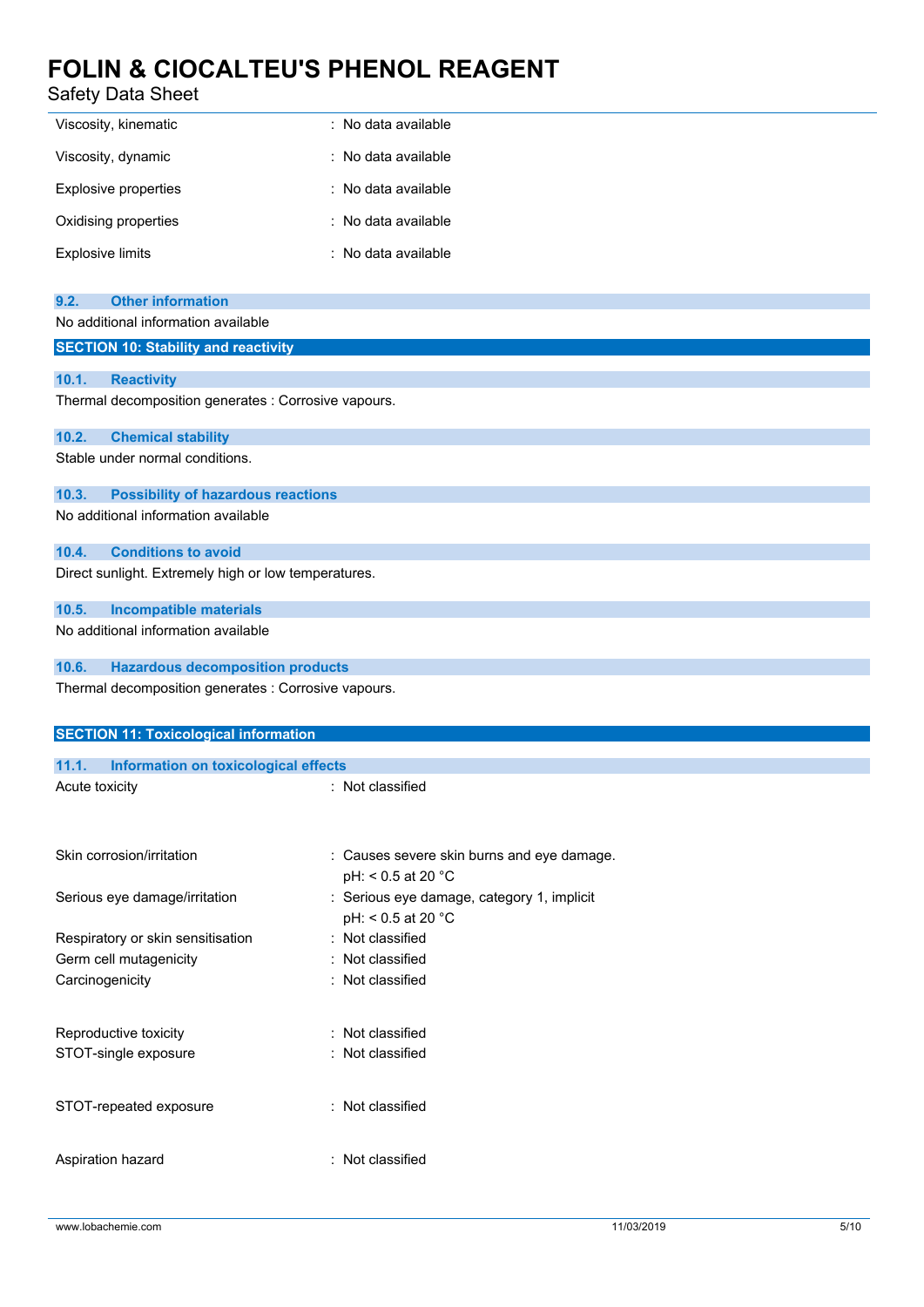Safety Data Sheet

| : Harmful if swallowed.<br>Potential adverse human health effects<br>and symptoms |                                                                                                                                                                  |  |  |
|-----------------------------------------------------------------------------------|------------------------------------------------------------------------------------------------------------------------------------------------------------------|--|--|
| <b>SECTION 12: Ecological information</b>                                         |                                                                                                                                                                  |  |  |
| 12.1.<br><b>Toxicity</b>                                                          |                                                                                                                                                                  |  |  |
| No additional information available                                               |                                                                                                                                                                  |  |  |
|                                                                                   |                                                                                                                                                                  |  |  |
|                                                                                   |                                                                                                                                                                  |  |  |
|                                                                                   |                                                                                                                                                                  |  |  |
| 12.2.<br><b>Persistence and degradability</b>                                     |                                                                                                                                                                  |  |  |
| No additional information available                                               |                                                                                                                                                                  |  |  |
|                                                                                   |                                                                                                                                                                  |  |  |
| 12.3.<br><b>Bioaccumulative potential</b>                                         |                                                                                                                                                                  |  |  |
| No additional information available                                               |                                                                                                                                                                  |  |  |
|                                                                                   |                                                                                                                                                                  |  |  |
| 12.4.<br><b>Mobility in soil</b>                                                  |                                                                                                                                                                  |  |  |
| No additional information available                                               |                                                                                                                                                                  |  |  |
|                                                                                   |                                                                                                                                                                  |  |  |
| 12.5.<br><b>Results of PBT and vPvB assessment</b>                                |                                                                                                                                                                  |  |  |
| No additional information available                                               |                                                                                                                                                                  |  |  |
|                                                                                   |                                                                                                                                                                  |  |  |
|                                                                                   |                                                                                                                                                                  |  |  |
| <b>Other adverse effects</b><br>12.6.<br>No additional information available      |                                                                                                                                                                  |  |  |
| <b>SECTION 13: Disposal considerations</b>                                        |                                                                                                                                                                  |  |  |
|                                                                                   |                                                                                                                                                                  |  |  |
| 13.1.<br><b>Waste treatment methods</b>                                           |                                                                                                                                                                  |  |  |
| Product/Packaging disposal<br>recommendations                                     | : Dispose of contents/container to hazardous or special waste collection point, in<br>accordance with local, regional, national and/or international regulation. |  |  |
| <b>SECTION 14: Transport information</b>                                          |                                                                                                                                                                  |  |  |
|                                                                                   |                                                                                                                                                                  |  |  |
| In accordance with ADR / RID / IMDG / IATA / ADN                                  |                                                                                                                                                                  |  |  |
|                                                                                   |                                                                                                                                                                  |  |  |
| <b>UN number</b><br>14.1.                                                         |                                                                                                                                                                  |  |  |
| UN-No. (ADR)                                                                      | : 3264                                                                                                                                                           |  |  |
| UN-No. (IMDG)                                                                     | : 3264<br>: 3264                                                                                                                                                 |  |  |
| UN-No. (IATA)<br>UN-No. (ADN)                                                     | : 3264                                                                                                                                                           |  |  |
| UN-No. (RID)                                                                      | : 3264                                                                                                                                                           |  |  |
|                                                                                   |                                                                                                                                                                  |  |  |
| 14.2.<br><b>UN proper shipping name</b>                                           |                                                                                                                                                                  |  |  |
| Proper Shipping Name (ADR)                                                        | : CORROSIVE LIQUID, ACIDIC, INORGANIC, N.O.S.                                                                                                                    |  |  |
| Proper Shipping Name (IMDG)                                                       | : CORROSIVE LIQUID, ACIDIC, INORGANIC, N.O.S.                                                                                                                    |  |  |
| Proper Shipping Name (IATA)<br>Proper Shipping Name (ADN)                         | : Corrosive liquid, acidic, inorganic, n.o.s.<br>: CORROSIVE LIQUID, ACIDIC, INORGANIC, N.O.S.                                                                   |  |  |
| Proper Shipping Name (RID)                                                        | : CORROSIVE LIQUID, ACIDIC, INORGANIC, N.O.S.                                                                                                                    |  |  |
|                                                                                   |                                                                                                                                                                  |  |  |

- Transport document description (ADR) : UN 3264 CORROSIVE LIQUID, ACIDIC, INORGANIC, N.O.S., 8, III, (E)
- Transport document description (IMDG) : UN 3264 CORROSIVE LIQUID, ACIDIC, INORGANIC, N.O.S., 8, III
- Transport document description (IATA) : UN 3264 Corrosive liquid, acidic, inorganic, n.o.s., 8, III

www.lobachemie.com 11/03/2019 6/10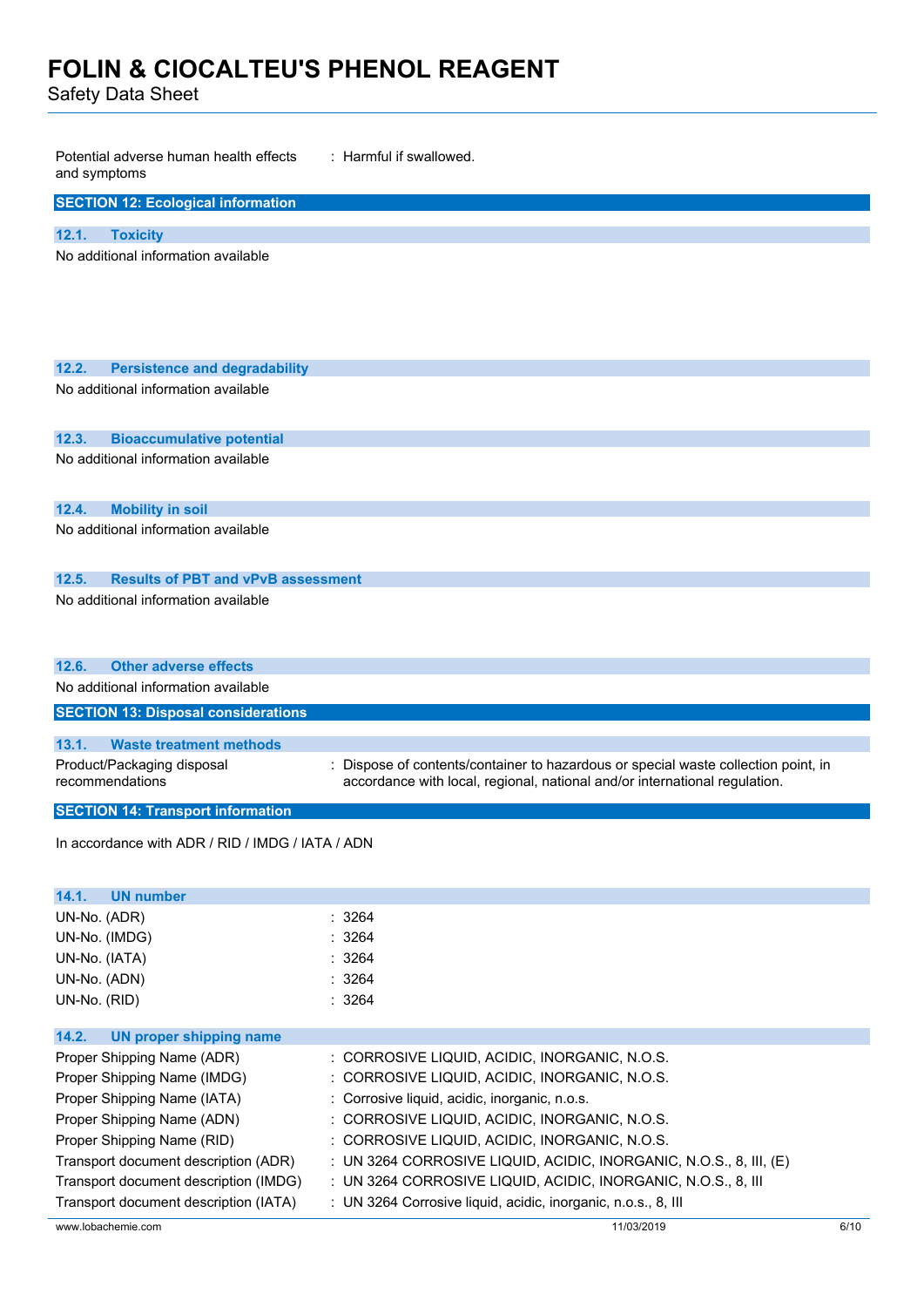Safety Data Sheet

| Transport document description (ADN)<br>Transport document description (RID) | : UN 3264 CORROSIVE LIQUID, ACIDIC, INORGANIC, N.O.S., 8, III<br>: UN 3264 CORROSIVE LIQUID, ACIDIC, INORGANIC, N.O.S., 8, III |
|------------------------------------------------------------------------------|--------------------------------------------------------------------------------------------------------------------------------|
| 14.3.<br><b>Transport hazard class(es)</b>                                   |                                                                                                                                |
| <b>ADR</b>                                                                   |                                                                                                                                |
| Transport hazard class(es) (ADR)                                             | : 8                                                                                                                            |
| Danger labels (ADR)                                                          | : 8                                                                                                                            |
|                                                                              |                                                                                                                                |
|                                                                              |                                                                                                                                |
|                                                                              |                                                                                                                                |
|                                                                              |                                                                                                                                |
|                                                                              |                                                                                                                                |
| <b>IMDG</b>                                                                  |                                                                                                                                |
| Transport hazard class(es) (IMDG)                                            | : 8                                                                                                                            |
| Danger labels (IMDG)                                                         | : 8                                                                                                                            |
|                                                                              |                                                                                                                                |
|                                                                              |                                                                                                                                |
|                                                                              |                                                                                                                                |
|                                                                              |                                                                                                                                |
|                                                                              |                                                                                                                                |
|                                                                              |                                                                                                                                |
| <b>IATA</b>                                                                  |                                                                                                                                |
| Transport hazard class(es) (IATA)                                            | : 8                                                                                                                            |
| Hazard labels (IATA)                                                         | : 8                                                                                                                            |
|                                                                              |                                                                                                                                |
|                                                                              |                                                                                                                                |
|                                                                              |                                                                                                                                |
|                                                                              |                                                                                                                                |
|                                                                              |                                                                                                                                |
| <b>ADN</b>                                                                   |                                                                                                                                |
| Transport hazard class(es) (ADN)                                             | : 8                                                                                                                            |
| Danger labels (ADN)                                                          | : 8                                                                                                                            |
|                                                                              |                                                                                                                                |
|                                                                              |                                                                                                                                |
|                                                                              |                                                                                                                                |
|                                                                              |                                                                                                                                |
|                                                                              |                                                                                                                                |
| <b>RID</b>                                                                   |                                                                                                                                |
| Transport hazard class(es) (RID)                                             | : 8                                                                                                                            |
| Danger labels (RID)                                                          | : 8                                                                                                                            |
|                                                                              |                                                                                                                                |
|                                                                              |                                                                                                                                |
|                                                                              |                                                                                                                                |
|                                                                              |                                                                                                                                |
|                                                                              |                                                                                                                                |
|                                                                              |                                                                                                                                |
| 14.4.<br><b>Packing group</b>                                                |                                                                                                                                |
| Packing group (ADR)                                                          | $\colon$ III                                                                                                                   |

Packing group (IMDG) : III Packing group (IATA) : III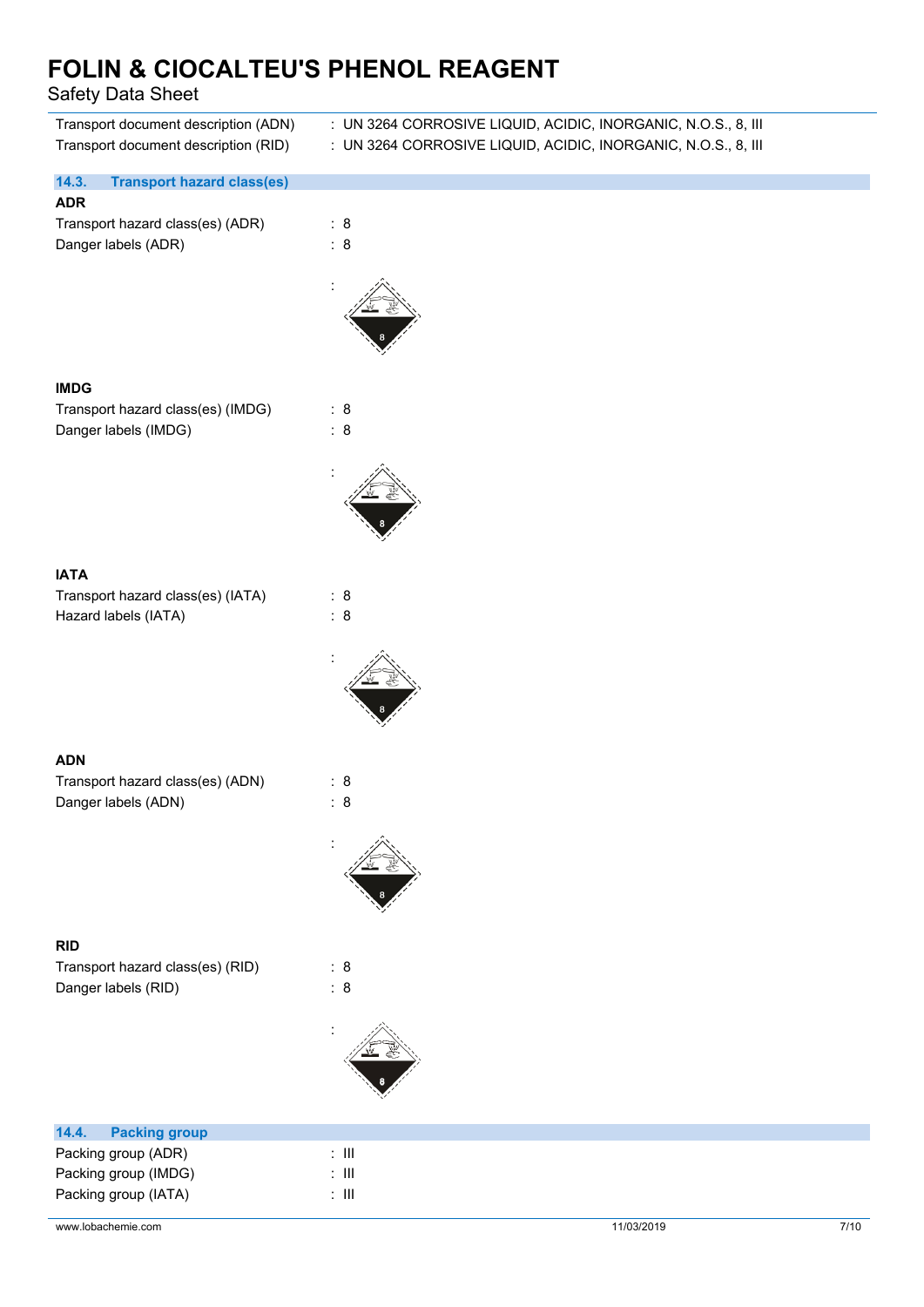Safety Data Sheet

| Packing group (ADN)                          | : III                                    |
|----------------------------------------------|------------------------------------------|
| Packing group (RID)                          | : III                                    |
|                                              |                                          |
| 14.5.<br><b>Environmental hazards</b>        |                                          |
| Dangerous for the environment                | : No                                     |
| Marine pollutant                             | : No                                     |
| Other information                            | : No supplementary information available |
|                                              |                                          |
|                                              |                                          |
| 14.6.<br><b>Special precautions for user</b> |                                          |

| - Overland transport<br>Classification code (ADR)            | : C1                                               |
|--------------------------------------------------------------|----------------------------------------------------|
| Special provisions (ADR)                                     | : 274                                              |
| Limited quantities (ADR)                                     | : 51                                               |
|                                                              | : E1                                               |
| Excepted quantities (ADR)                                    |                                                    |
| Packing instructions (ADR)                                   | : P001, IBC03, LP01, R001                          |
| Mixed packing provisions (ADR)                               | : MP19                                             |
| Portable tank and bulk container<br>instructions (ADR)       | : T7                                               |
| Portable tank and bulk container special<br>provisions (ADR) | : TP1, TP28                                        |
| Tank code (ADR)                                              | : L4BN                                             |
| Vehicle for tank carriage                                    | : AT                                               |
| Transport category (ADR)                                     | : 3                                                |
| Special provisions for carriage - Packages : V12<br>(ADR)    |                                                    |
| Hazard identification number (Kemler No.)                    | : 80                                               |
| Orange plates                                                |                                                    |
|                                                              | 80<br>3264                                         |
| Tunnel restriction code (ADR)                                | : E                                                |
| EAC code                                                     | : 2X                                               |
| APP code                                                     | $\therefore$ B                                     |
| - Transport by sea                                           |                                                    |
| Special provisions (IMDG)                                    | : 223, 274                                         |
| Packing instructions (IMDG)                                  | : P001, LP01                                       |
| IBC packing instructions (IMDG)                              | : IBC03                                            |
| Tank instructions (IMDG)                                     | : T7                                               |
| Tank special provisions (IMDG)                               | : TP1, TP28                                        |
| EmS-No. (Fire)                                               | $: F-A$                                            |
| EmS-No. (Spillage)                                           | $: S-B$                                            |
| Stowage category (IMDG)                                      | : A                                                |
| Stowage and handling (IMDG)                                  | $:$ SW2                                            |
| Properties and observations (IMDG)                           | : Causes burns to skin, eyes and mucous membranes. |
| MFAG-No                                                      | : 154                                              |
| - Air transport                                              |                                                    |
| PCA Excepted quantities (IATA)                               | :E1                                                |
| PCA Limited quantities (IATA)                                | : Y841                                             |
| PCA limited quantity max net quantity                        | : 1L                                               |
| (IATA)                                                       |                                                    |
| PCA packing instructions (IATA)                              | :852                                               |
| PCA max net quantity (IATA)                                  | : 5L                                               |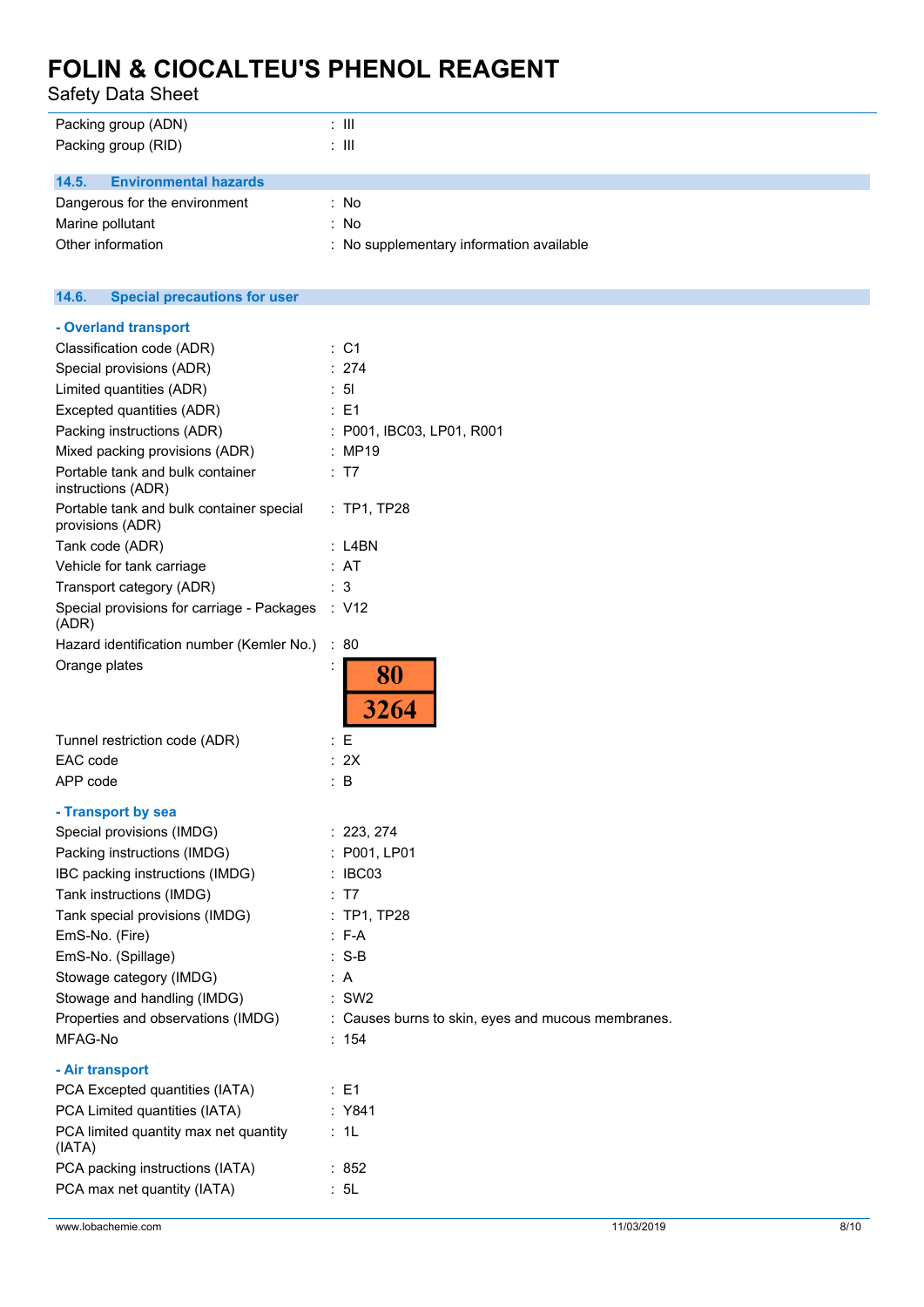### Safety Data Sheet

| CAO packing instructions (IATA)                              | : 856                     |
|--------------------------------------------------------------|---------------------------|
| CAO max net quantity (IATA)                                  | : 60L                     |
| Special provisions (IATA)                                    | : A3, A803                |
| ERG code (IATA)                                              | : 8L                      |
| - Inland waterway transport                                  |                           |
| Classification code (ADN)                                    | : C1                      |
| Special provisions (ADN)                                     | : 274                     |
| Limited quantities (ADN)                                     | : 5L                      |
| Excepted quantities (ADN)                                    | : E1                      |
| Carriage permitted (ADN)                                     | : T                       |
| Equipment required (ADN)                                     | $:$ PP, EP                |
| Number of blue cones/lights (ADN)                            | $\therefore$ 0            |
| - Rail transport                                             |                           |
| Classification code (RID)                                    | : C1                      |
| Special provisions (RID)                                     | : 274                     |
| Excepted quantities (RID)                                    | $\therefore$ E1           |
| Packing instructions (RID)                                   | : P001, IBC03, LP01, R001 |
| Mixed packing provisions (RID)                               | : MP19                    |
| Portable tank and bulk container<br>instructions (RID)       | : T7                      |
| Portable tank and bulk container special<br>provisions (RID) | $:$ TP1, TP28             |
| Tank codes for RID tanks (RID)                               | $:$ L4BN                  |
| Transport category (RID)                                     | 3                         |
| Special provisions for carriage - Packages<br>(RID)          | : W12                     |
| Colis express (express parcels) (RID)                        | $\therefore$ CE8          |
| Hazard identification number (RID)                           | : 80                      |

#### **14.7. Transport in bulk according to Annex II of MARPOL 73/78 and the IBC Code**

Not applicable

**SECTION 15: Regulatory information**

**15.1. Safety, health and environmental regulations/legislation specific for the substance or mixture**

**15.1.1. EU-Regulations**

Contains no REACH substances with Annex XVII restrictions Contains no substance on the REACH candidate list

Contains no REACH Annex XIV substances

#### **15.1.2. National regulations**

### **Germany**

| Reference to AwSV                                                              | : Water hazard class (WGK) 3, Highly hazardous to water (Classification according to<br>AwSV, Annex 1) |
|--------------------------------------------------------------------------------|--------------------------------------------------------------------------------------------------------|
| 12th Ordinance Implementing the Federal<br>Immission Control Act - 12. BlmSchV | : Is not subject of the 12. BlmSchV (Hazardous Incident Ordinance)                                     |